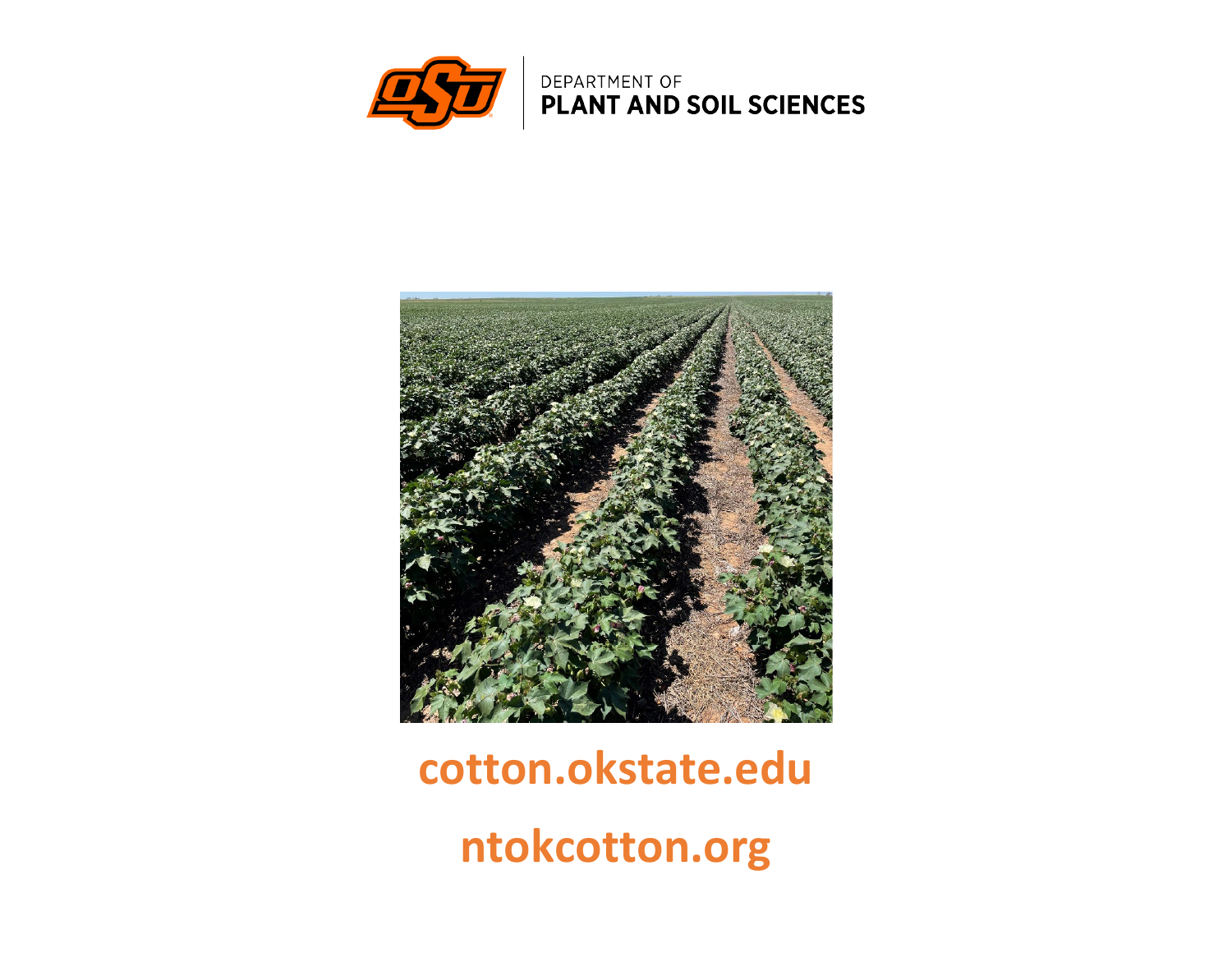

### **2021 Greer Co. Dryland RACE Trial Results**

Planted: June 10<sup>th</sup>

Seeding Rate: 25,000 40" row spacing

Harvested: October 27<sup>th</sup> and 29<sup>th</sup>; stripper harvested

| Variety             | Lint Yield | Turnout  | Micronaire | Fiber Length | Uniformity | Fiber Strength | Loan Value <sup>1</sup> | Return per Acre <sup>2</sup> |
|---------------------|------------|----------|------------|--------------|------------|----------------|-------------------------|------------------------------|
|                     | lbs./acre  | %        |            | inches       | %          | grams/tex      | cents/lb.               |                              |
| <b>NG 4098 B3XF</b> | 883<br>a   | 35.83 ab |            |              |            |                |                         |                              |
| ST 4993 B3XF        | 835<br>ab  | 37.47 a  |            |              |            |                |                         |                              |
| DP 1948 B3XF        | 787<br>bc  | 35.50 ab |            |              |            |                |                         |                              |
| DP 2012 B3XF        | 783<br>bc  | 35.65 ab |            |              |            |                |                         |                              |
| <b>NG 5150 B3XF</b> | 767<br>bc  | 36.02 ab |            |              |            |                |                         |                              |
| DP 2022 XF          | 727<br>cd  | 31.72 c  |            |              |            |                |                         |                              |
| <b>NG 4190 B3XF</b> | 725<br>cd  | 35.33 ab |            |              |            |                |                         |                              |
| ST 5600 B2XF        | 713<br>cd  | 33.86 bc |            |              |            |                |                         |                              |
| <b>NG 4050 XF</b>   | 706 cd     | 36.68 a  |            |              |            |                |                         |                              |
| <b>NG 4936 B3XF</b> | 671 d      | 33.82 bc |            |              |            |                |                         |                              |
| Average             | 760        | 35.19    |            |              |            |                |                         |                              |
| p-value             | 0.0040     | 0.0037   |            |              |            |                |                         |                              |
| pLSD                | 86         | 2.34     |            |              |            |                |                         |                              |
| <b>CV</b>           | 9.71       | 5.70     |            |              |            |                |                         |                              |

<sup>1</sup>Color and leaf grades set to base levels (41 and 4, respectively) due to lack of proper lint cleaner on gin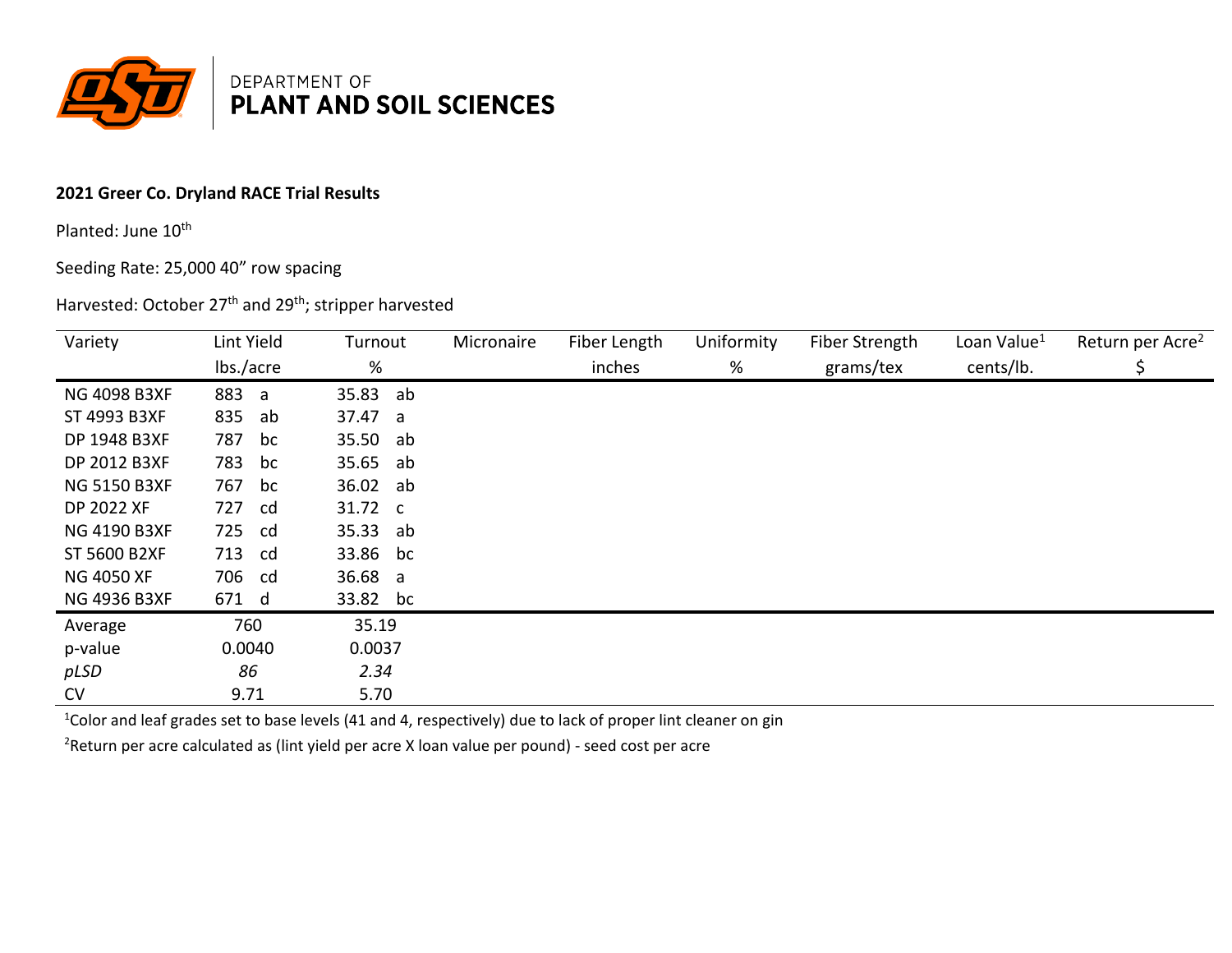

# **2021 Harmon Co. Irrigated RACE Trial Results**

Planted: May 3rd

Seeding Rate: 40,000, 40" row spacing

#### Irrigation: Sub-surface drip

# Harvested: October 8<sup>th</sup>, picker harvested

| Variety             | Lint Yield      | Turnout  | Mic | Length   | Uniformity | Strength | Loan Value <sup>1</sup> | Return <sup>2</sup> |
|---------------------|-----------------|----------|-----|----------|------------|----------|-------------------------|---------------------|
|                     | (lbs. per acre) | $(\%)$   |     | (inches) | $(\%)$     | (g/tex)  | (cents/pound)           | (5/acre)            |
| ST 4990 B3XF        | 1,543 a         | 38.87 bc |     |          |            |          |                         |                     |
| ST 4993 B3XF        | 1,356 b         | 42.23 a  |     |          |            |          |                         |                     |
| <b>NG 4936 B3XF</b> | 1,323<br>bc     | 38.15 c  |     |          |            |          |                         |                     |
| DP 2020 B3XF        | 1,323<br>bc     | 38.04 c  |     |          |            |          |                         |                     |
| <b>NG 5150 B3XF</b> | 1,321<br>bc     | 40.20 b  |     |          |            |          |                         |                     |
| DP 2038 B3XF        | 1,246 cd        | 42.87 a  |     |          |            |          |                         |                     |
| DP 1948 B3XF        | 1,209<br>de     | 39.15 bc |     |          |            |          |                         |                     |
| <b>NG 4098 B3XF</b> | 1,197 de        | 38.13 c  |     |          |            |          |                         |                     |
| NG 4190 B3XF        | 1,137 e         | 39.92 b  |     |          |            |          |                         |                     |
| Average             | 1,295           | 39.73    |     |          |            |          |                         |                     |
| p-value             | < 0.0001        | < 0.0001 |     |          |            |          |                         |                     |
| pLSD                | 108             | 1.63     |     |          |            |          |                         |                     |
| CV                  | 11.67           | 4.73     |     |          |            |          |                         |                     |

<sup>1</sup>Color and leaf grades set to base levels (41 and 4, respectively) due to lack of proper lint cleaner on gin.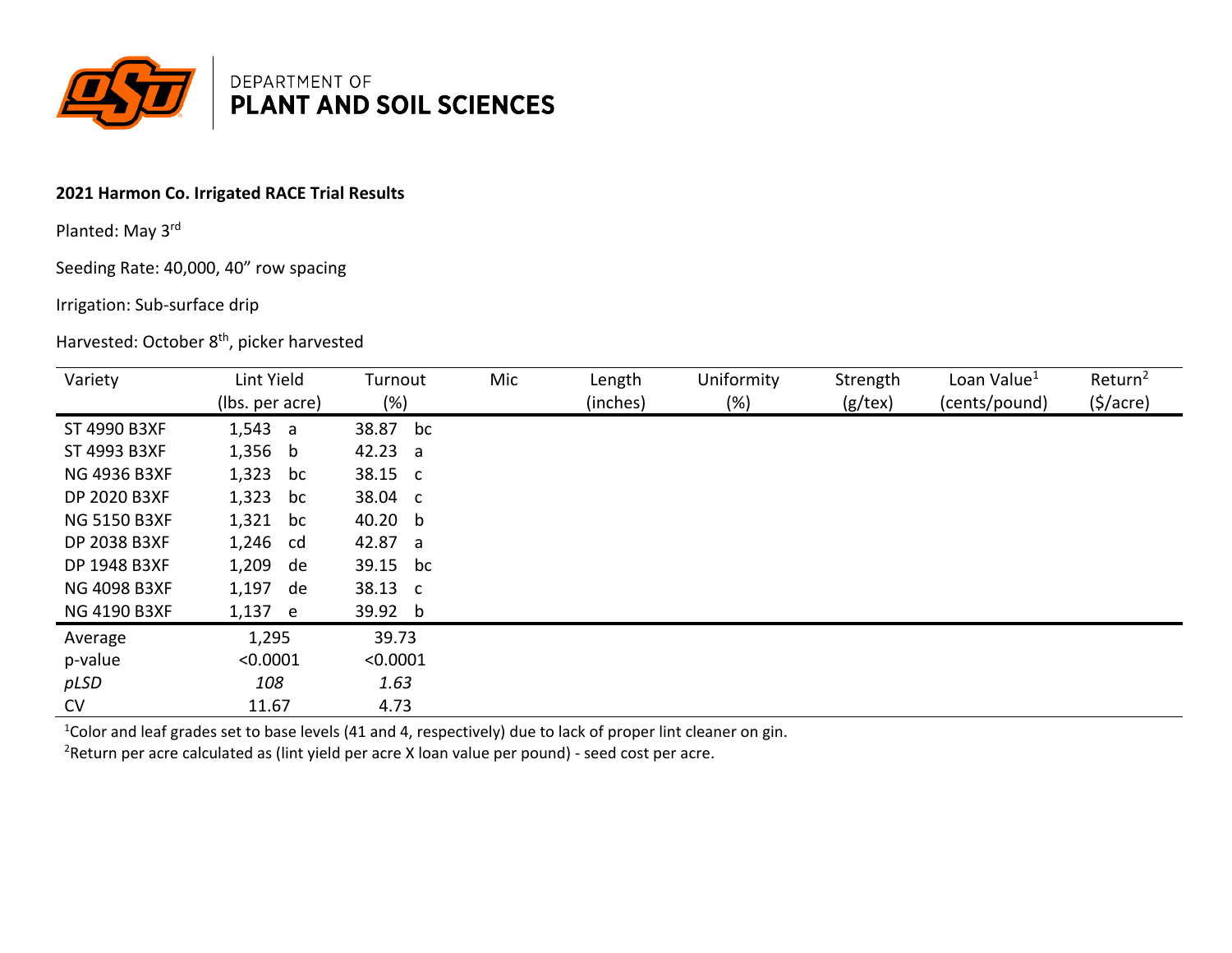

## **2021 Jackson Co. Dryland Strip Trial Results**

Planted: June 9<sup>th</sup>

## Seeding Rate: 20,000, 40" row spacing

#### Harvested: November 11<sup>th</sup>, stripper harvested

| Variety             | Lint Yield | Turnout | Micronaire | Fiber Length | Uniformity | Fiber Strength | Loan Value <sup>1</sup> | Return per Acre <sup>2</sup> |
|---------------------|------------|---------|------------|--------------|------------|----------------|-------------------------|------------------------------|
|                     | lbs./acre  | %       |            | inches       | %          | grams/tex      | cents/lb.               | \$                           |
| <b>PHY 480 W3FE</b> | 642        | 37.99   |            |              |            |                |                         |                              |
| ST 4993 B3XF        | 636        | 38.71   |            |              |            |                |                         |                              |
| <b>FM 2398 GLTP</b> | 619        | 39.57   |            |              |            |                |                         |                              |
| NG 4098 B3XF        | 606        | 36.98   |            |              |            |                |                         |                              |
| <b>PHY 443 W3FE</b> | 600        | 38.20   |            |              |            |                |                         |                              |
| DP 1948 B3XF        | 595        | 37.49   |            |              |            |                |                         |                              |
| <b>PHY 400 W3FE</b> | 592        | 36.57   |            |              |            |                |                         |                              |
| NG 4050 XF          | 582        | 36.70   |            |              |            |                |                         |                              |
| NG 4190 B3XF        | 574        | 37.03   |            |              |            |                |                         |                              |
| <b>PHY 332 W3FE</b> | 554        | 34.20   |            |              |            |                |                         |                              |
| <b>NG 5150 B3XF</b> | 549        | 36.16   |            |              |            |                |                         |                              |
| <b>PHY 350 W3FE</b> | 542        | 33.72   |            |              |            |                |                         |                              |
| ST 5600 B2XF        | 536        | 36.70   |            |              |            |                |                         |                              |
| DP 2012 B3XF        | 534        | 36.52   |            |              |            |                |                         |                              |
| DP 2022 XF          | 514        | 32.66   |            |              |            |                |                         |                              |
| NG 4936 B3XF        | 513        | 35.61   |            |              |            |                |                         |                              |
| Average             | 574        | 36.55   |            |              |            |                |                         |                              |

<sup>1</sup>Color and leaf grades set to base levels (41 and 4, respectively) due to lack of proper lint cleaner on gin.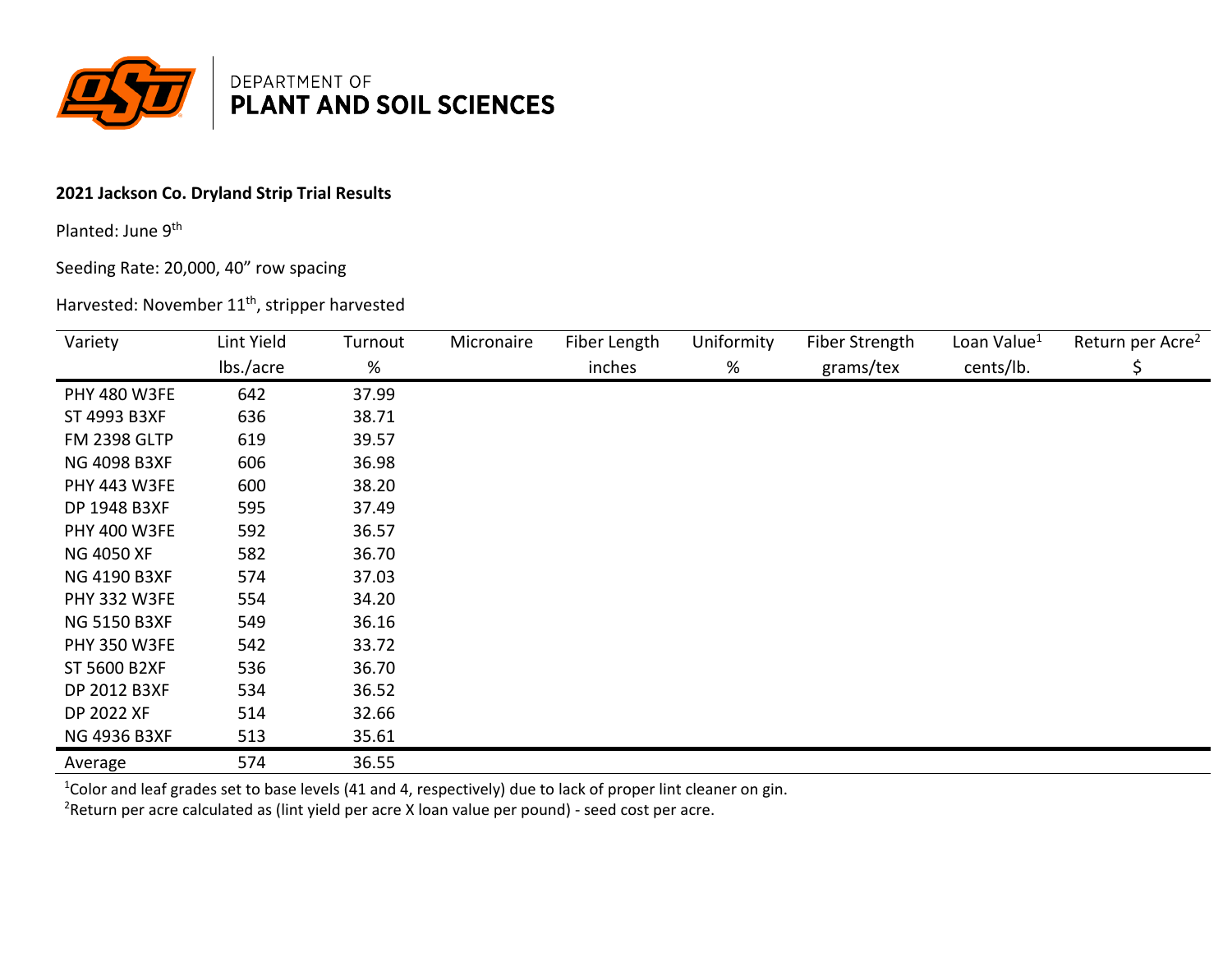

# **2021 Jackson Co. Irrigated RACE Trial Results**

Planted: May 21st

Seeding Rate: 42,000 38" row spacing

Irrigation: sub-surface drip located on 72" spacing in furrow

Harvested: October 18<sup>th</sup>, picker harvested

| Variety             | Lint Yield      | Turnout        | Mic | Length   | Uniformity | Strength   | Loan Value <sup>1</sup> | Return <sup>2</sup>   |
|---------------------|-----------------|----------------|-----|----------|------------|------------|-------------------------|-----------------------|
|                     | (lbs. per acre) | (%)            |     | (inches) | $(\%)$     | $(g$ /tex) | (cents/pound)           | $(\frac{1}{2})accre)$ |
| <b>PHY 332 W3FE</b> | $1,618$ a       | 40.75 e-g      |     |          |            |            |                         |                       |
| <b>PHY 350 W3FE</b> | 1,594 a         | 40.44<br>fg    |     |          |            |            |                         |                       |
| <b>PHY 443 W3FE</b> | 1,580<br>a      | 41.09<br>$d-g$ |     |          |            |            |                         |                       |
| <b>FM 2398 GLTP</b> | 1,576<br>a      | 43.00 a-c      |     |          |            |            |                         |                       |
| <b>PHY 400 W3FE</b> | 1,561<br>ab     | 42.37<br>b-e   |     |          |            |            |                         |                       |
| ST 4993 B3XF        | 1,559<br>a-c    | 44.60 a        |     |          |            |            |                         |                       |
| ST 4990 B3XF        | 1,513<br>a-d    | fg<br>40.47    |     |          |            |            |                         |                       |
| <b>NG 5150 B3XF</b> | 1,469<br>b-e    | 42.10 c-f      |     |          |            |            |                         |                       |
| DP 1948 B3XF        | 1,456<br>b-e    | 41.04 $d-g$    |     |          |            |            |                         |                       |
| DP 2020 B3XF        | 1,455<br>$c-e$  | 41.36 c-g      |     |          |            |            |                         |                       |
| <b>PHY 480 W3FE</b> | 1,450<br>de     | 40.80<br>$e-g$ |     |          |            |            |                         |                       |
| NG 4190 B3XF        | 1,432<br>de     | 42.59<br>b-d   |     |          |            |            |                         |                       |
| DP 2038 B3XF        | 1,423<br>de     | 43.86<br>ab    |     |          |            |            |                         |                       |
| <b>NG 4936 B3XF</b> | 1,403<br>e e    | 39.81 g        |     |          |            |            |                         |                       |
| <b>NG 4098 B3XF</b> | 1,380 e         | 40.23 g        |     |          |            |            |                         |                       |
| Average             | 1,498           | 41.63          |     |          |            |            |                         |                       |
| p-value             | 0.0003          | < 0.0001       |     |          |            |            |                         |                       |
| pLSD                | 105             | 1.71           |     |          |            |            |                         |                       |
| CV                  | 6.13            | 3.87           |     |          |            |            |                         |                       |

<sup>1</sup>Color and leaf grades set to base levels (41 and 4, respectively) due to lack of proper lint cleaner on gin.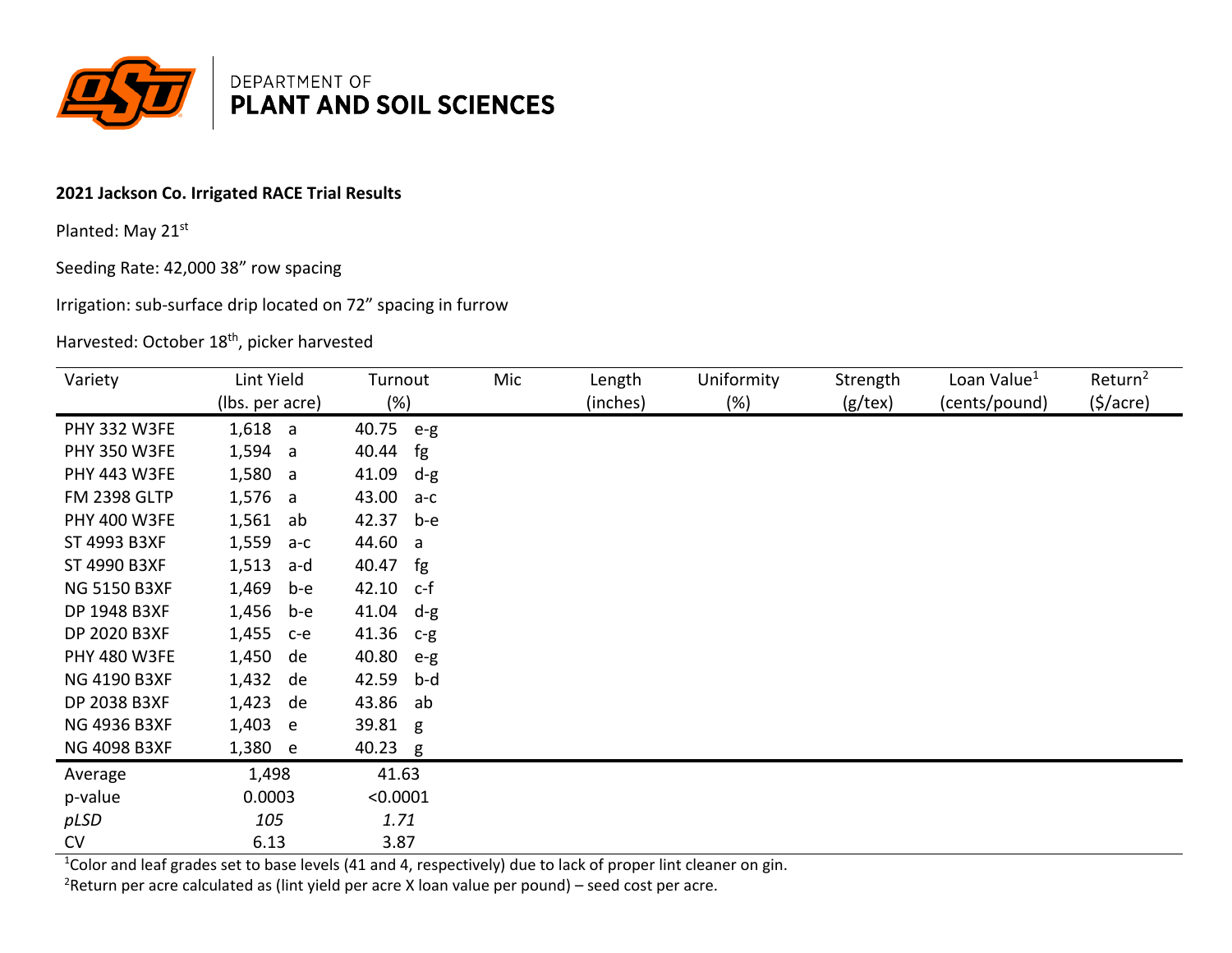

## **2021 Tillman Co. Dryland RACE Trial Results**

Planted: June 18th

### Seeding Rate: 25,000 40" row spacing

Harvested: November 27<sup>th</sup>, picker harvested

| Variety             | Lint Yield      | Turnout  | Mic | Length   | Uniformity | Strength      | Loan Value <sup>1</sup> | Return <sup>2</sup>   |
|---------------------|-----------------|----------|-----|----------|------------|---------------|-------------------------|-----------------------|
|                     | (lbs. per acre) | $(\%)$   |     | (inches) | $(\%)$     | $(g$ /tex $)$ | (cents/pound)           | $(\frac{1}{2})accre)$ |
| ST 5600 B2XF        | 1012 a          | 43.09 b  |     |          |            |               |                         |                       |
| DP 2012 B3XF        | 974<br>ab       | 42.31 b  |     |          |            |               |                         |                       |
| ST 4993 B3XF        | 946 a-c         | 45.03 a  |     |          |            |               |                         |                       |
| <b>NG 4190 B3XF</b> | 889<br>b-d      | 42.82 b  |     |          |            |               |                         |                       |
| DP 1948 B3XF        | 882<br>b-d      | 42.65 b  |     |          |            |               |                         |                       |
| <b>NG 4050 XF</b>   | 874 b-e         | 42.47 b  |     |          |            |               |                         |                       |
| <b>NG 5150 B3XF</b> | 854 с-е         | 42.87 b  |     |          |            |               |                         |                       |
| <b>NG 4098 B3XF</b> | 839 de          | 41.78 b  |     |          |            |               |                         |                       |
| <b>NG 4936 B3XF</b> | 815 de          | 40.16 c  |     |          |            |               |                         |                       |
| DP 2022 XF          | 776 e           | 37.74 d  |     |          |            |               |                         |                       |
| Average             | 886             | 42.09    |     |          |            |               |                         |                       |
| p-value             | 0.0042          | < 0.0001 |     |          |            |               |                         |                       |
| pLSD                | 104             | 1.50     |     |          |            |               |                         |                       |
| <b>CV</b>           | 10.33           | 4.88     |     |          |            |               |                         |                       |

<sup>1</sup>Color and leaf grades set to base levels (41 and 4, respectively) due to lack of proper lint cleaner on gin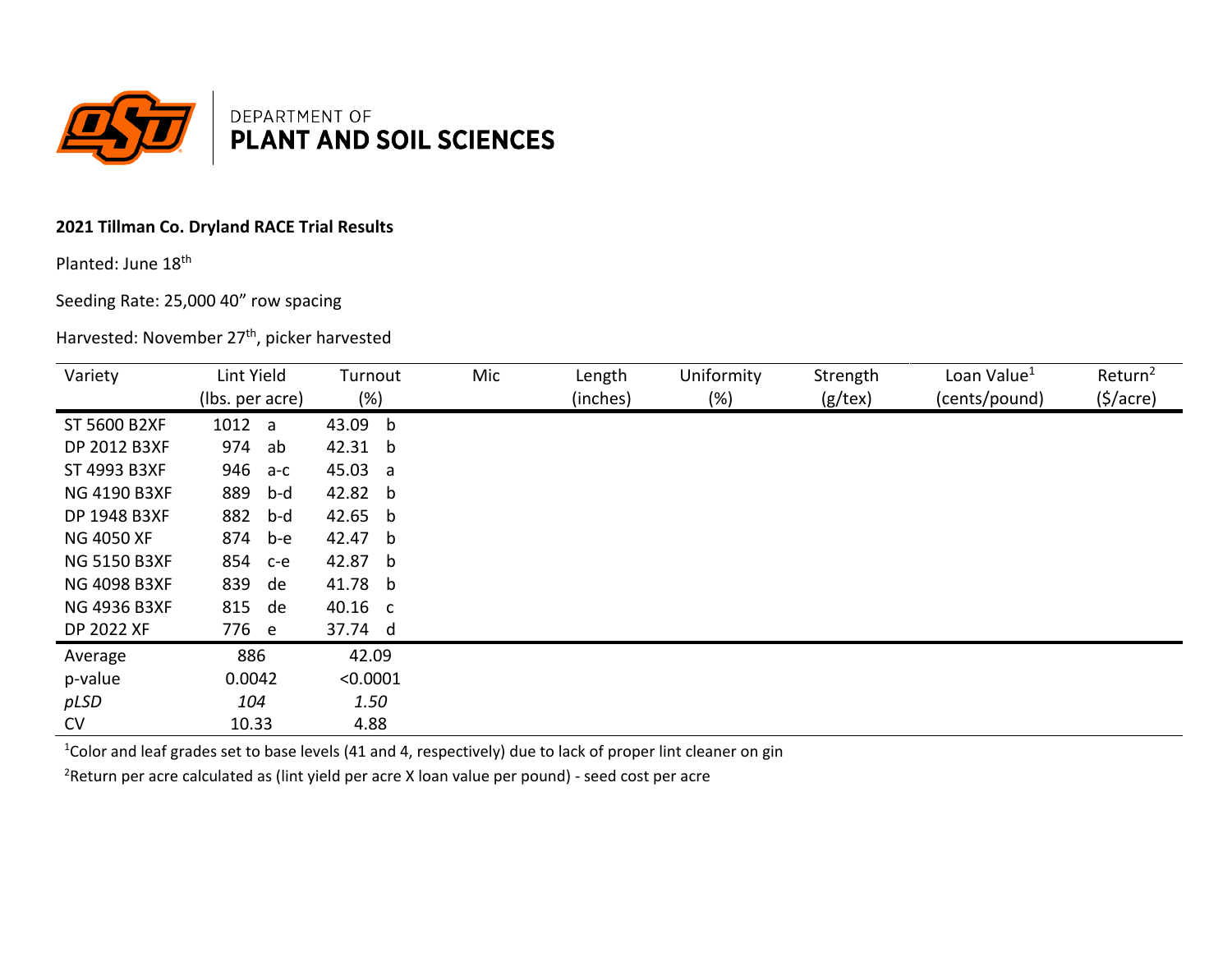

# **2021 Tillman Co. Irrigated RACE Trial Results**

Planted: May 26<sup>th</sup>

Seeding Rate: 40,000 40" row spacing

#### Irrigation: center pivot

Harvested: October 31st; picker harvested

| Variety             | Lint Yield      | Turnout  | Mic | Length   | Uniformity | Strength   | Loan Value <sup>1</sup> | Return <sup>2</sup> |
|---------------------|-----------------|----------|-----|----------|------------|------------|-------------------------|---------------------|
|                     | (lbs. per acre) | (%)      |     | (inches) | $(\%)$     | $(g$ /tex) | (cents/pound)           | (5/acre)            |
| DP 1948 B3XF        | 1,103 a         | 43.68 c  |     |          |            |            |                         |                     |
| <b>NG 4190 B3XF</b> | 1,090 a         | 44.22 c  |     |          |            |            |                         |                     |
| <b>NG 4098 B3XF</b> | $1,018$ b       | 41.24 e  |     |          |            |            |                         |                     |
| DP 2020 B3XF        | $1,008$ b       | 41.84 de |     |          |            |            |                         |                     |
| ST 4993 B3XF        | $1,001$ b       | 45.51 b  |     |          |            |            |                         |                     |
| <b>NG 5150 B3XF</b> | 968<br>bc       | 44.24 c  |     |          |            |            |                         |                     |
| DP 2038 B3XF        | 964<br>bc       | 47.17 a  |     |          |            |            |                         |                     |
| ST 4990 B3XF        | 951<br>bc       | 42.43 d  |     |          |            |            |                         |                     |
| <b>NG 4936 B3XF</b> | 919 c           | 41.35 e  |     |          |            |            |                         |                     |
| Average             | 1,002           | 43.52    |     |          |            |            |                         |                     |
| p-value             | 0.0004          | < 0.0001 |     |          |            |            |                         |                     |
| pLSD                | 67              | 1.01     |     |          |            |            |                         |                     |
| <b>CV</b>           | 9.09            | 4.57     |     |          |            |            |                         |                     |

<sup>1</sup>Color and leaf grades set to base levels (41 and 4, respectively) due to lack of proper lint cleaner on gin